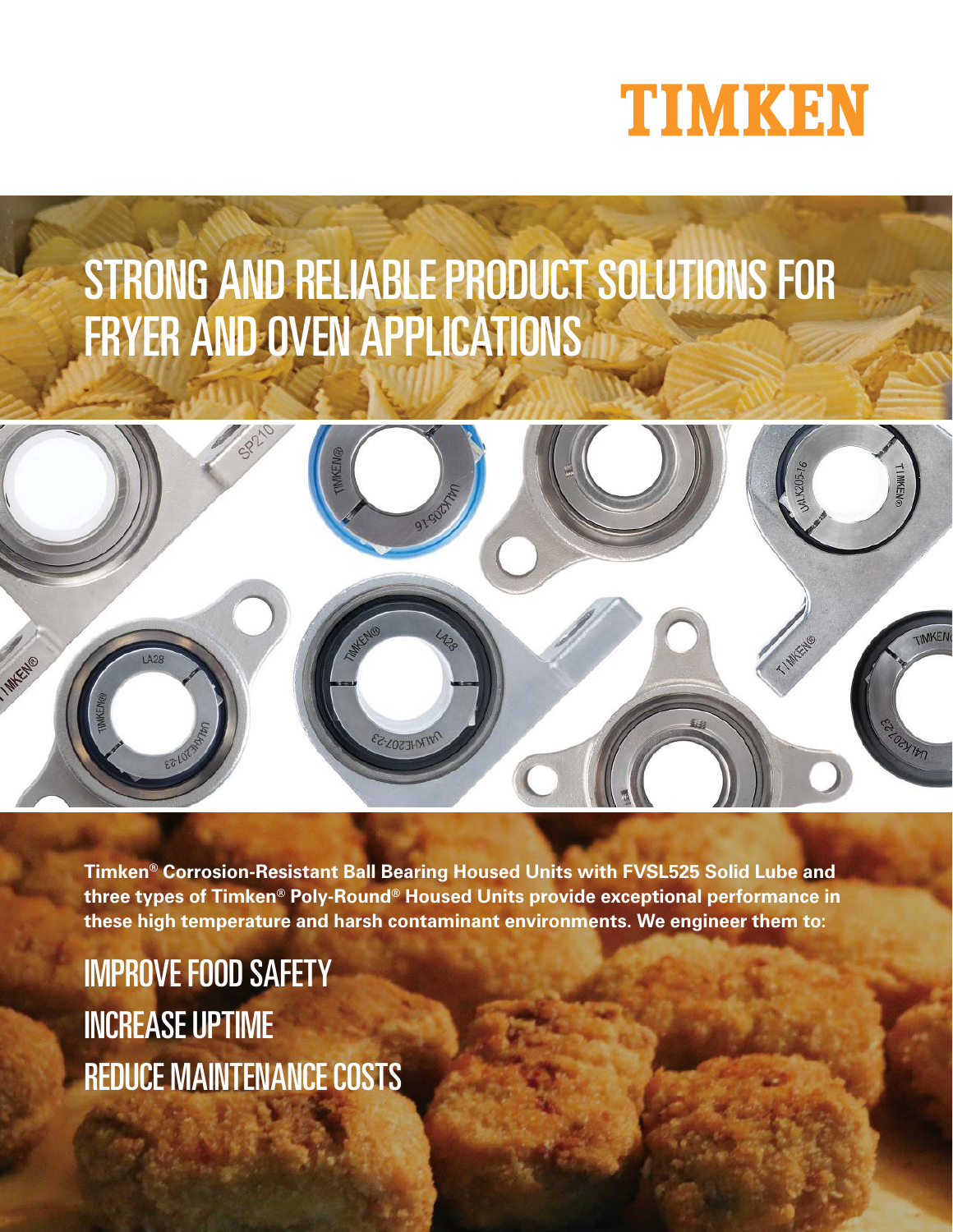## TIMKEN SOLUTIONS FOR FRYER APPLICATIONS

Tunnel or paddle fryers, commonly used for snack food and protein products, face specific application challenges with bearings submerged in high temperature oils. Direct food contact, presence of debris and frequent wash-downs are additional challenges. Timken products are engineered to excel in these tough conditions.

**Bearing locations:** Produce belts, hold down belts, crumb belts, paddle wheel.

### **FA AND FE POLY-ROUND® HOUSED UNITS**

Improve food safety, and increase uptime with Timken FA and FE Poly-Round bearings, our premium solution for fryer applications.. The maintenance free and lubrication free engineered polymer plain bearing are the right choice for fryer applications. In applications with high loads, high speeds or high tension, our ball bearing solution may be more appropriate.\*

- **»** Ideal for high temperature fryer oils
- **»** Good for temperatures up to 260º C (500º F)
- **»** Eliminates failure due to water ingress and corrosion
- **»** No lubrication needed; maintenance free
- **»** Long and predictable operations equals increased uptime
- **»** Excellent performance in chemical and high pressure washdown
- **»** USDA equipment acceptance for hygienic design
- **»** FDA compliant for direct contact
- **»** Complies with EU 10/2011 for direct contact (FE only)
- **»** FA Size range shaft size 12.7 mm 101.6 mm (½ in. 4 in.)
- **»** FE Size range shaft size 12.7 mm 50.8 mm (½ in. 2 in.)

### **CORROSION-RESISTANT BALL BEARING HOUSED UNITS WITH FVSL525 SOLID LUBE**

Timken FVSL525 Solid Lube is a graphite based, high-temperature, solid lubrication that replaces the typical grease in a Corrosion-Resistant Ball Housed Unit. The solid lubricant helps keep out contaminants and is maintenance free.

- **»** Ideal for use with high temperature fryer oils
- **»** Ball bearings equipped with high temperature graphite solid lube
- **»** Improved ingress protection
- **»** Solid Lube helps exclude contamination from abrasive breading materials
- **»** Appropriate for applications with high loads, high speeds or high tension
- **»** Maintenance-free (lubed-for-life)
- **»** Solid Lube does not leak; improving food safety
- **»** Good performance in high pressure and chemical washdown
- **»** NSF H1-registered lubricant approved for incidental contact
- **»** Size range shaft size 20 mm 50 mm (¾ in. 2 in.)

\*Contact your Timken Sales Engineer for details on these limitations and the appropriate bearing solution for your application.







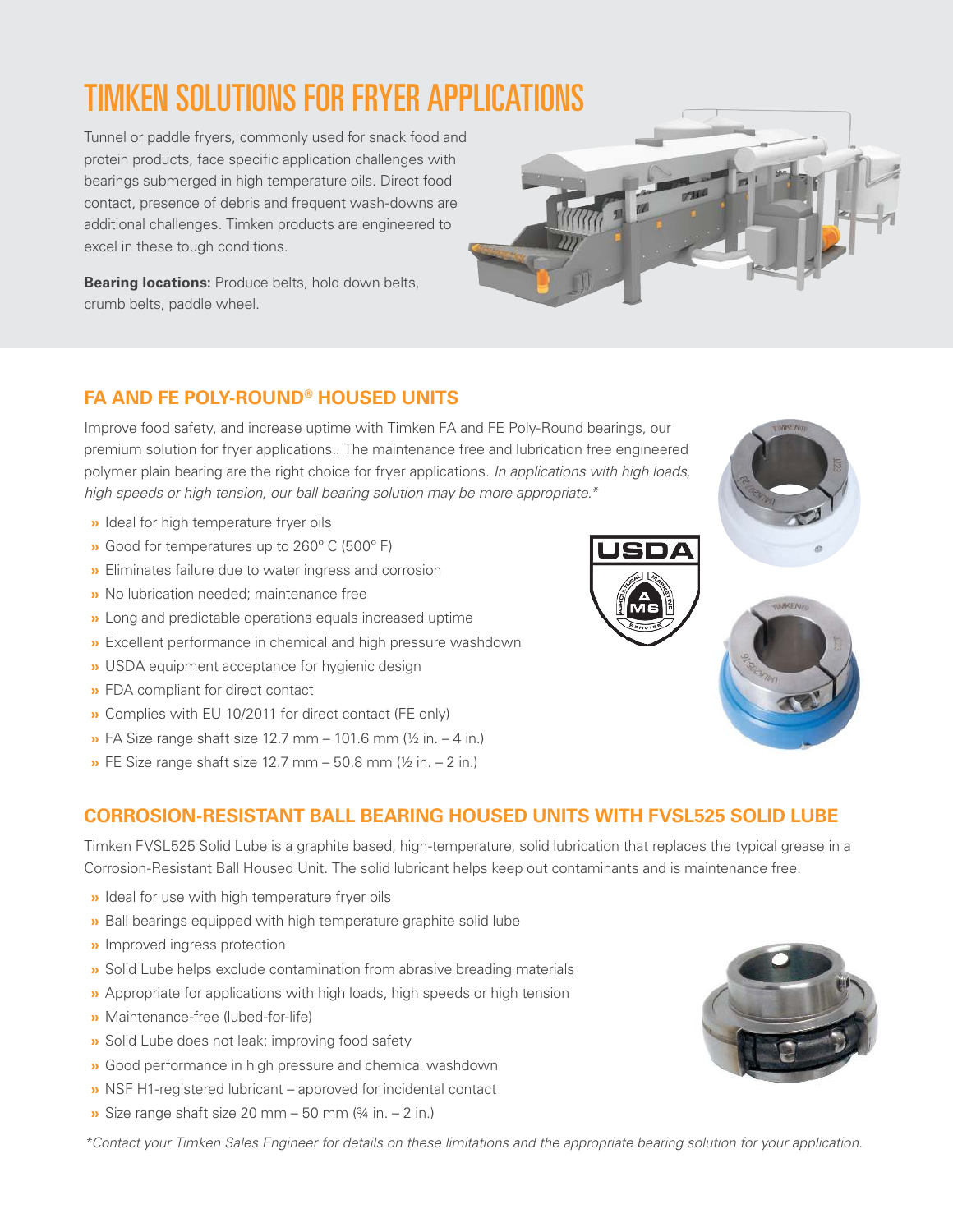## TIMKEN SOLUTIONS FOR OVEN APPLICATIONS

High temperature and thermal expansion are challenging conditions found in tunnel ovens used to bake proteins, snacks food, cereals and pet food. Timken maintenance free solutions are engineered to excel in these tough conditions.

**Bearing locations:** Support rollers under product belt, return idler rollers.



### **QF POLY-ROUND® HOUSED UNITS**

Improve food safety and increase uptime with Timken QF Poly-Round bearings for oven applications. The engineered polymer plain bearing is designed for high temperatures with a unique locking sleeve designed for thermal expansion.

- **»** Polymer bearing designed for high temperature oven applications
- **»** Good for temperatures up to 232º C (450º F)
- **»** Available high temperature fixed (LKHV) and float (LKHE) locking sleeve
- **»** Engineered polymer insert eliminates failure due to water ingress and corrosion
- **»** No lubrication needed; maintenance free
- **»** Long and predictable operation; increasing uptime
- **»** Excellent performance in chemical and high pressure washdown
- **»** USDA equipment acceptance for hygienic design
- **»** Size range shaft size 12.7 mm 101.6 mm (½ in. 4 in.)





### HOUSING MATERIALS AND STYLES

Fryer and oven bearings are available with cast stainless housings or USDA approved hygienic stainless steel housings for increased food safety.